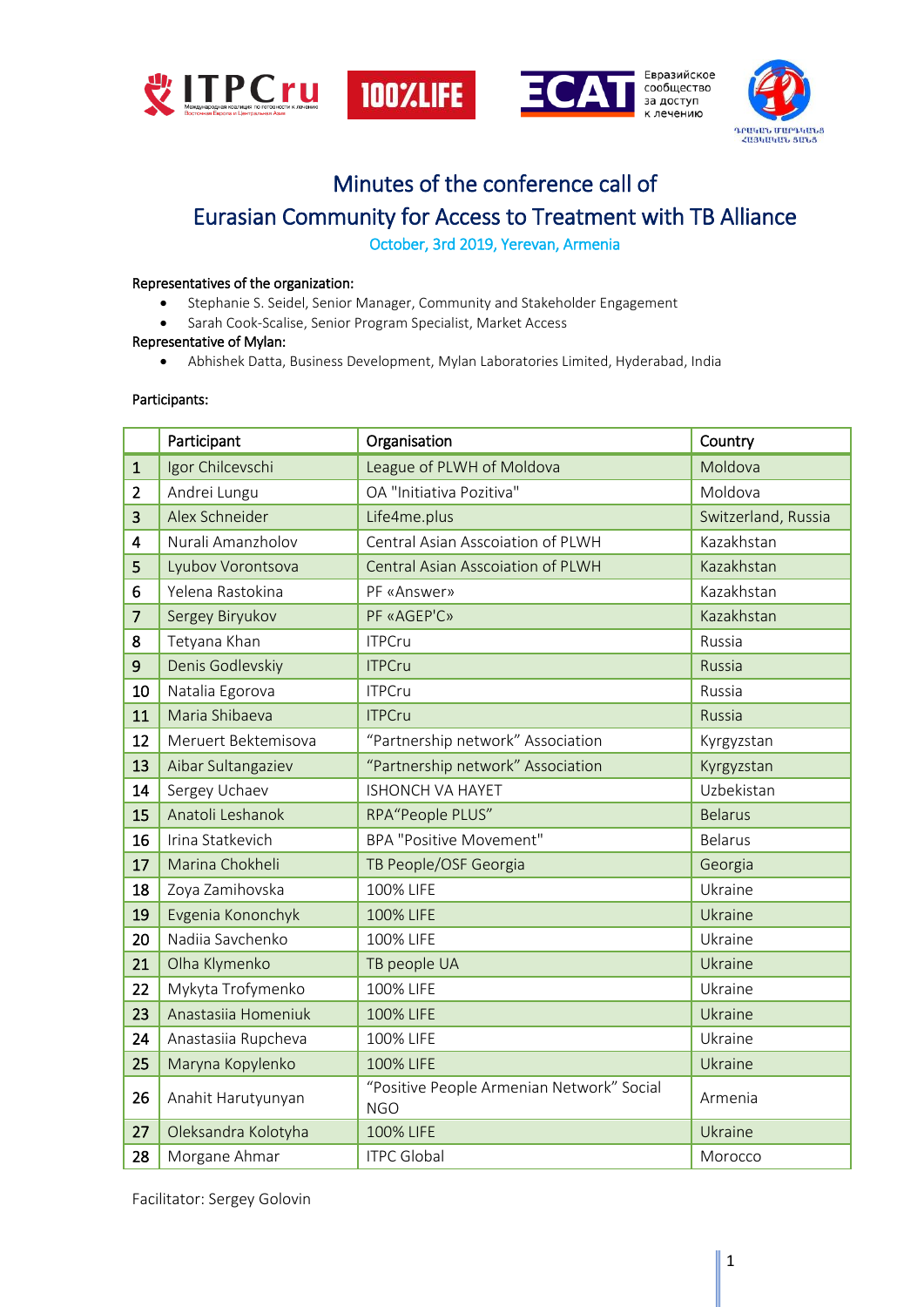Beginning of the meeting. Introduction of participants. One minute's silence in remembrance of people who died before they could receive treatment.

# Beginning of presentation

My name is Stephanie Seidel, I represent the organization TB-Alliance (hereinafter – TBA). My colleague, Sarah Cook-Scalise will also be present at this call. Today I will provide information on the work of TBA, on clinical trials and drugs that we invest in. As you know, the drug pretomanid was recently approved, so I will also talk about programs to improve access to the BPaL regimen (bedaquiline + pretomanid + linezolid).

TBA is a non-profit organization founded in 2000 to develop and market new, more effective drugs for the treatment of tuberculosis (TB) with a shorter treatment duration. We are a partnership that develops drugs; we are located in New York and South Africa. We work in close partnership with pharmaceutical companies, research institutes and activists around the world.

We develop new treatment regimens for both drug-sensitive and drug-resistant TB, and our mission is to ensure that the drugs we develop are available on the market and affordable by their price. Our mandate is three A's: Adopted (drugs must be registered and included in treatment programs), Available (drugs with market availability) and Affordable.

Our strategy for the development of drugs is treatment with new, more effective drugs, simplification of regimens and making the duration of treatment shorter. Current treatment for TB takes from 6 to 30 months, while treatment with new drugs takes up to 3-6 months, and the main goal is to treat tuberculosis like any standard bacterial infection (7-10 days).

Our vision: we develop fully oral, effective treatment regimens with a treatment duration of 3 to 6 months; they must be affordable, integrated into treatment policies and physically accessible so that millions of people living with TB are saved. This is only possible in close partnership with other stakeholders, and we have partners around the world, i.e. clinical trial organizations, community-based organizations, donors and partner associations.

As you already know, TBA received FDA approval for pretomanid as part of a combination regimen that also includes linezolid and bedaquiline. Pretomanid was developed by TBA and was studied in a group of patients with extensively drug-resistant TB (XDR-TB). The basis for the registration dossier was the Nix-TB study. The results of this study demonstrated success for 95 of the first 107 patients after 6 months of treatment with the bedaquiline + pretomanid + linezolid (BPaL) regimen; Nix-TB participants were followed for 24 months after the end of the course of treatment to monitor for long term safety or relapse, I will talk about them a little later.

It is worth noting that pretomanid was approved by the LPAD procedure (a procedure for registering antibacterial and antifungal drugs for limited population groups for which at the time of initiating the clinical trial treatment options available had approximately 20% cure rates – the pre-bedaquiline era).

I will tell you little bit about pretomanid. This is the third FDA registered TB drug in the last 40 years. It belongs to the chemical class known as nitroimidazooxazines. The mechanism of action of the drug is described on the TBA website[: www.tballiance.org/pretomanid.](http://www.tballiance.org/pretomanid)

As you know, we have entered into a global commercial agreement with Mylan for pretomanid, as well as for the combinations of BPaL and BPaMZ (bedaquiline + pretomanid + moxifloxacin + pyrazinamide).

Now I will talk about our research and development program. This slide shows the TBA pipeline drugs.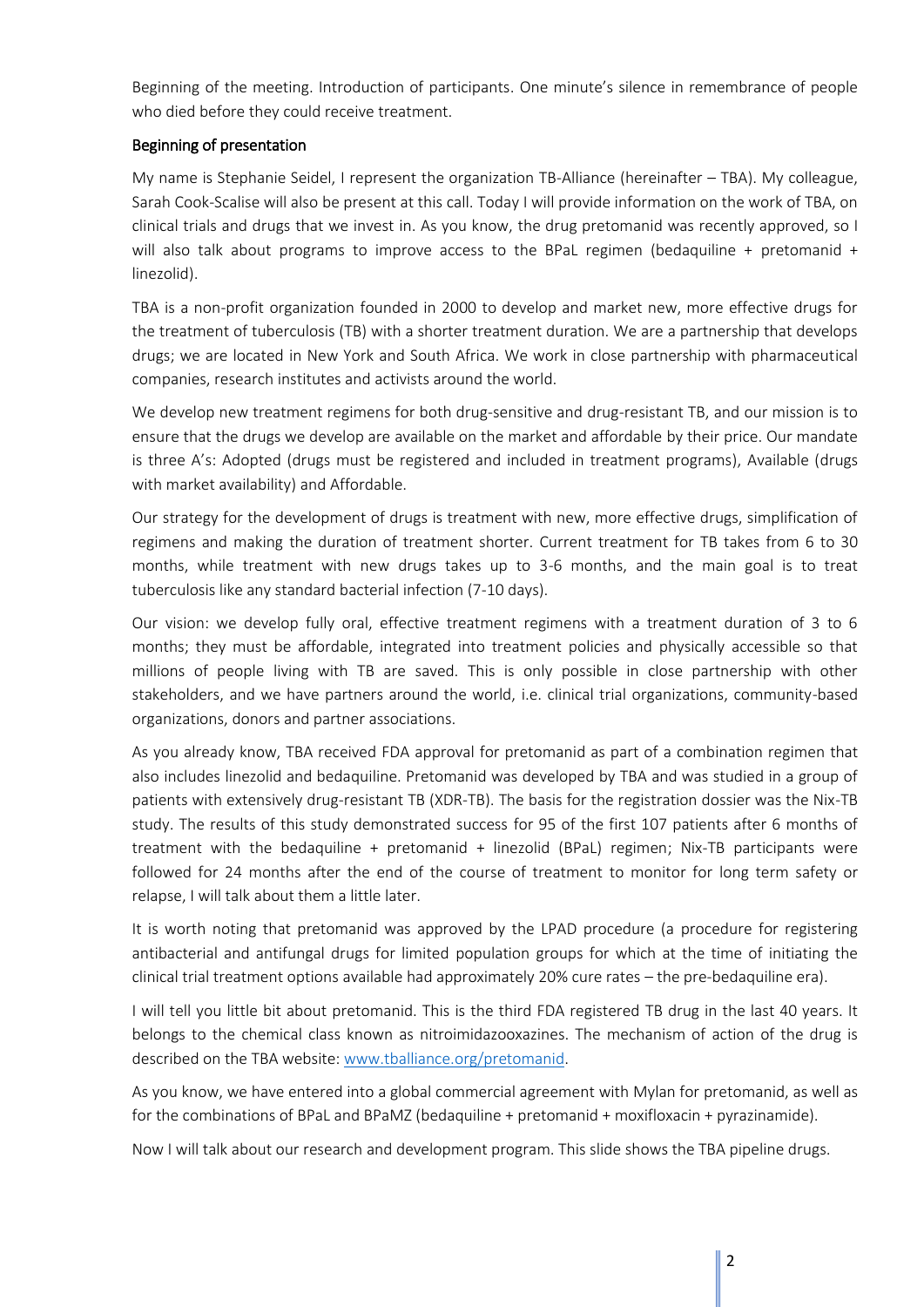

Here are also presented the drugs that are in the very early stages of development (on the left side). I will talk through the clinical programs, NixTB, SimpliciTB and ZeNix, today.

#### NixTB and BPaL regimen:

There are a number of problems with XDR-TB treatment: high drug load and treatment duration of more than 18 months. The treatment protocols for both XDR-TB and MDR-TB are changing, and over the past few years, with the advent of new drugs, rates have improved even for these complex patients. I will now give information about the BPaL regimen that has been used for 6 months. This three-drug regimen is used to treat pulmonary XDR-TB or MDR-TB patients with drug intolerance or lack of response to treatment. All patients received 200 mg of pretomanid once a day. As for bedaquiline, at first there was a loading dose of bedaquiline for 2 weeks, and then 200 mg three times a week. The initial dose of linezolid was 1200 mg per day with the possibility of decreasing to 600 mg. The study was conducted at 3 sites in South Africa. Initially, we conceived this treatment as a study for patients who did not have other treatment options, it was a salvation regimen. We planned to include up to 200 patients in this study. After completing a six-month course of treatment, patients were observed for another 2 years. Patient enrollment was completed in November 2017. The primary endpoint of the study was 6 months after the completion of treatment and a favorable outcome was a patient with cure of the TB infection and negative sputum cultures. If necessary, the course of treatment could be extended to 9 months.

According to the status of this study (the latest results will be published in the near future) I will share the results that are currently available. 109 patients (all participants) completed the course of treatment. We have the initial results of the analysis of data on the intention-to-treat methodology for the first 75 participants, which were presented at the Union conference last year. Results are as follows: 89% of these 75 patients had a positive result (cured – defined as a sputum negative result after 6 months of treatment and 6 months of follow-up). At the time of the start of the study, according to WHO estimates, the average cure rate for XDR-TB was 34%; in recent years, this indicator has been improved.

This slide shows the data for 107 patients: 89% (95 people) were cured. As you can see, the cure rates remained the same as for the first 75 patients. This was true for both the subgroup of patients with XDR-TB and the subgroup of patients with MDR-TB who did not tolerate or did not respond to MDR-TB treatment. There is a summary of those 12 patients whose treatment failed. If you have questions about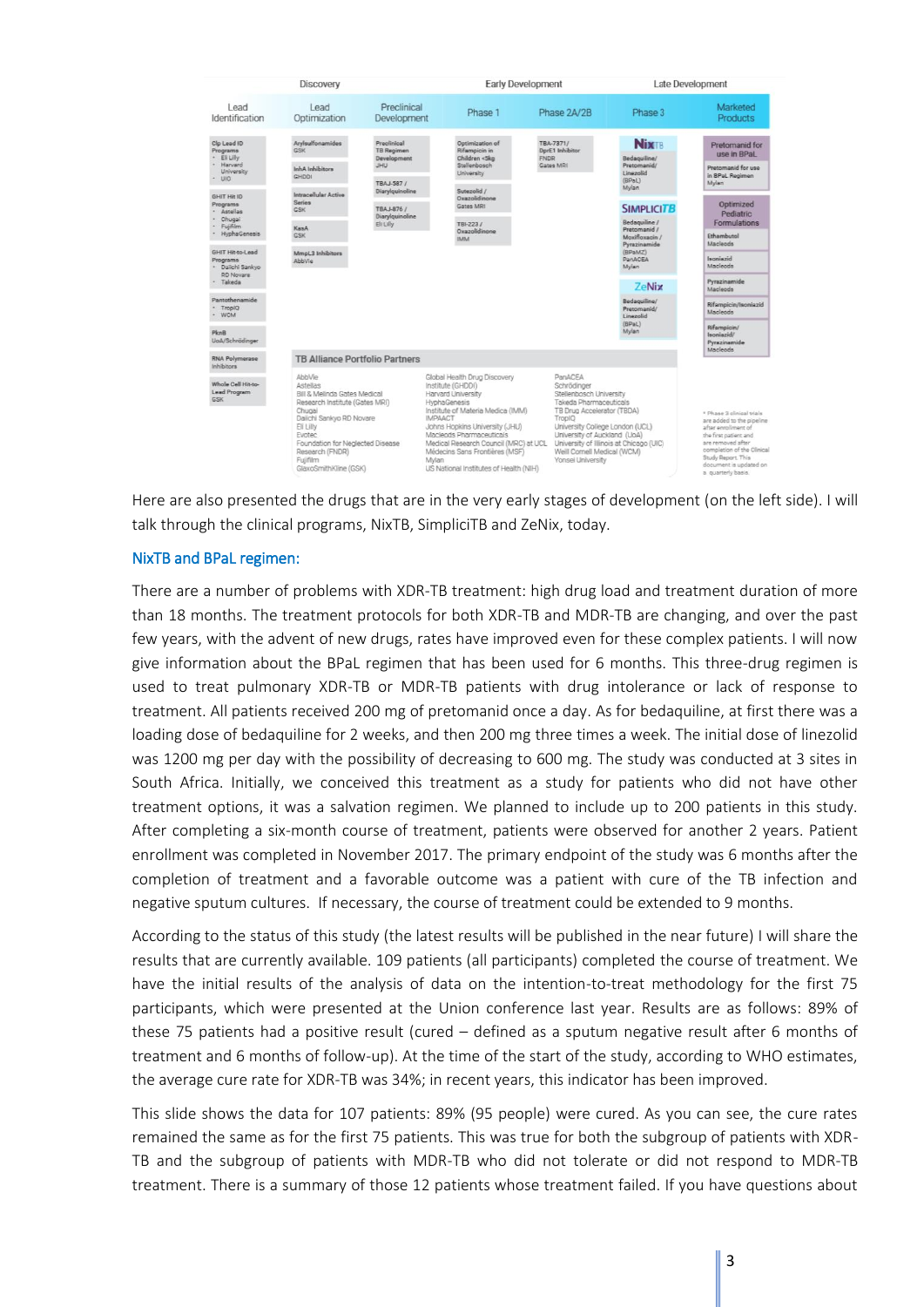these cases, I can provide more detailed information. There were two relapses after the completion of treatment. One patient died on day 486 of the study. We collect data on whether it was a relapse or reinfection.

We know that in the NixTB study there were problems associated with the high toxicity of the drug, linezolid. In this regard, an additional dose-ranging study was conducted, the purpose of which was to establish the optimal dosage of linezolid. The dosages studied were from 300 mg to 1200 mg. The efficacy of the drug was studied at various doses. The slide shows the different dosages of linezolid (300 mg once a day, 300 mg twice a day, 60 mg once a day, 600 mg twice a day, 1200 mg once a day). The outcomes of this study form the basis for the linezolid doses being studied in the ZeNix-TB trial.

The following slide shows the ZeNix study. It studies the same regimen as the Nix-TB study (bedaquiline, pretomanid, and linezolid), however with two randomized arms using lower dose of linezolid, and a shorter duration of linezolid. In this study, we are trying to understand how much we can reduce the dosage of linezolid, as well as reduce the course of treatment. As part of this study, we also look at the possibility of optimizing the dosage of bedaquiline. Patient enrollment for this study is currently underway in Georgia, South Africa, Russia and Moldova.

This study will include the same categories of patients (XDR-TB or MDR-TB with drug intolerance or lack of response to treatment), as well as pre-XDR patients, for treatment with BPaL. There will be 4 groups in this study, and as mentioned earlier, we strive to simplify the regimen and do not use a loading dose of bedaquiline at the start, but use a dosage of 200 mg throughout.

In the first two groups we use the same dosage of linezolid that was in the first study (1200 mg once a day) for 6 months and 2 months. In two other groups, a 600 mg linezolid daily regimen will be studied for 6 months and 2 months. The dosage of bedaquiline is 200 mg for 8 weeks, then 100 mg for 18 weeks. We hope that the efficacy will be comparable with the results of the NixTB study, but the toxicity of the regimen will be reduced due to the fact that we are reducing the dosage of linezolid.

At this stage, we have enrolled 139 patients. We have one site in Georgia, one in Moldova, and four sites both in Russia and South Africa.

Question: Are you planning to expand the list of countries?

Answer: At the moment, we plan to use those sites that have already been included, and to enroll 200 patients.

Question: Do studies in these countries comply with good clinical practice standards or protocols of WHO and other regulatory authorities?

Answer: Yes, the research is conducted as part of the requirements of good clinical practice and good laboratory practice.

Question: You did not mention that there were any control groups in these studies. Were there any comparison groups?

Answer: In the ZeNix study, we compare the results with the NixTB group from the previous study. In fact, the first group (1200 mg of linezolid for 6 months), this is the comparison group that was in NixTB. There was no comparator arm in NixTB - with the current standard of treatment - since at the time this study began, we believed that for ethical reasons, patients should not be given a regimen for treatment of XDR-TB with such low cure rates that was available at that time. This approach has been approved by regulators and many experts. Comparing the data that we have on the NixTB study with the current XDR-TB treatment regimens, we see that the cure rates are significantly higher compared to other currently available regimens.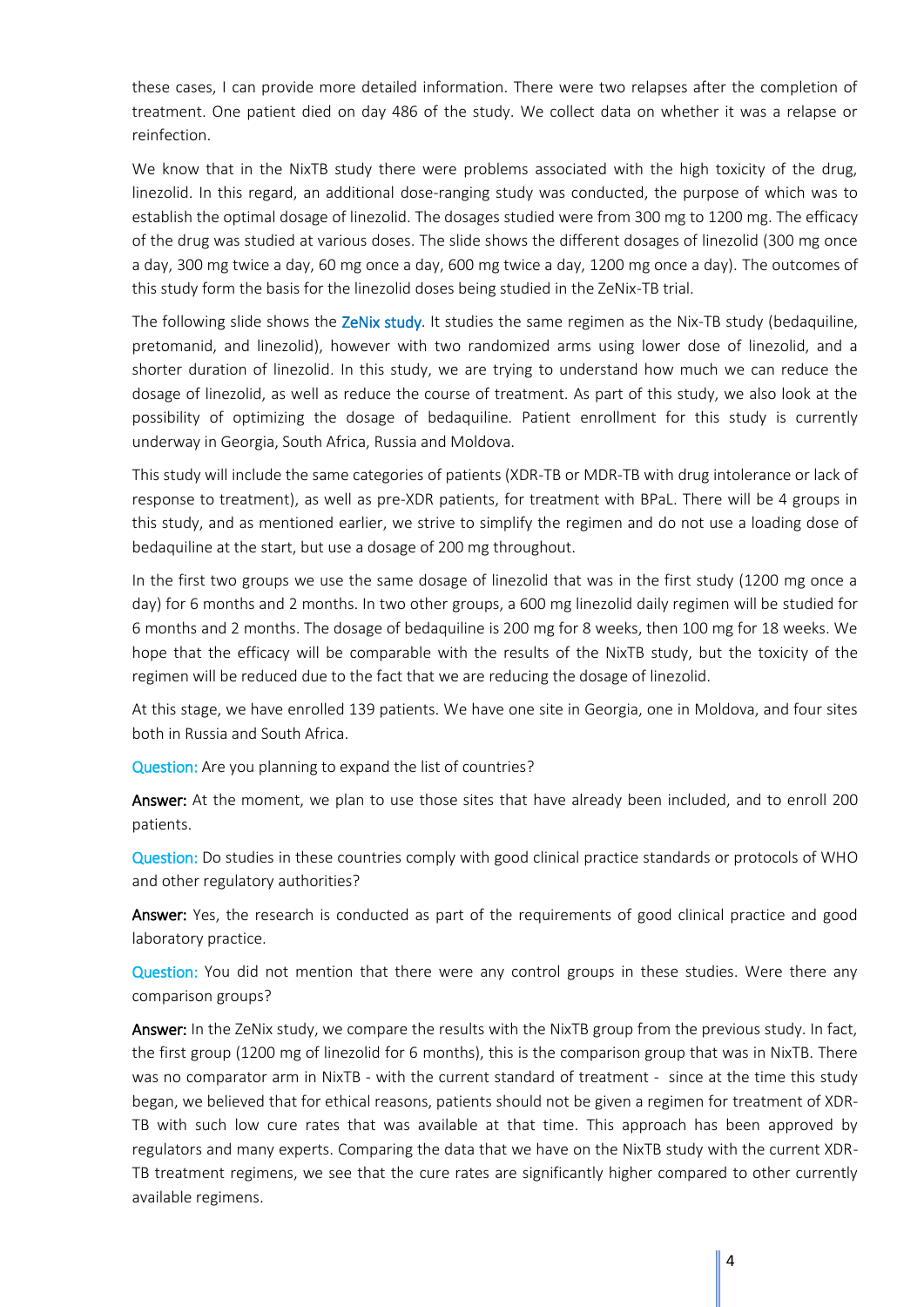Question: There is evidence that the regimen is poorly tolerated by people with co-infections of HIV and hepatitis. Can you provide more information on how this manifested itself, what side effects and when can improvement be expected?

Answer: If you mean co-infection with HIV, then within the framework of these studies, the goal was to enroll 50% of patients with co-infection with HIV. Within NixTB, HIV coinfected participants were cured at the same rate as non-HIV coinfected participants. Our overall strategy for improving tolerability is to reduce linezolid dosage for all categories of patients, not only for patients with co-infection. I cannot completely agree that tolerance in patients with co-infection was significantly worse. To our knowledge, the BPaL regimen can be used with dolutegravir, and there are currently no known interactions with ARVs. The only switch from regimen to regimen was associated with bedaquiline, because it cannot be combined with efavirenz.

Question: Will you have detailed information about which ARV therapy regimen the patients received in the study? Will this information be included in the final report? The second question is whether patients with hepatitis C were included and did they receive antiviral drugs and were there any drug interactions with drugs for the treatment of hepatitis C?

Answer: Answering the first part of the question, yes, there is such information, it will be available publicly. Regarding hepatitis C, at the moment I do not have this information, but we can send it later, including criteria for including patients with HCV. Regarding the inclusion of patients in hepatitis C, I think that this will depend not so much on the presence or absence of hepatitis C, but on the degree of liver damage.

Follow-up Answer: We did not test for hepatitis antibodies at screening so we did not know how many patients had Hep C chronic infection during the study, however based on what is known about drug-drug interactions we do not see any problem with treating for Hep C while a patient is receiving the regimen. We routinely test this at screening going forward, including for the SimpliciTB trial.

Another study, the SimpliciTB study, is for both drug-sensitive and drug-resistant tuberculosis. This is a fully oral regimen that includes bedaquiline, pretomanid, moxifloxacin, and pyrazinamide (BPaMZ). For drug-sensitive tuberculosis, we evaluate the effectiveness of the treatment regimen for 4 months compared to the 6-month treatment regimen of the current standard of treatment (isoniazid, rifampicin, pyrazinamide and ethambutol (HRZE)). We also evaluate the safety, tolerability and effectiveness of a 6 month course of treatment with BPaMZ in patients with drug-resistant TB. This study is conducted on 27 sites in 8 countries on 4 continents (Brazil, Georgia, Russia, South Africa, Uganda and Tanzania, as well as Asia).

Study design: This is a partially blinded study, with patients randomized into two groups. Two groups with drug-sensitive tuberculosis are compared: one receives the BPaMZ regimen for 4 months, the other receives a treatment standard, and the HRZE regimen for 6 months. The drug-resistant group TB receives one regimen (BPaMZ) for 6 months.

We already had the NС-005 study; which was a Phase 2 study that evaluated the effectiveness of this regimen in these groups of patients for 8 weeks. In this study, we evaluated different ways of combining bedaquiline and pretomanid, the data on it has been accepted by a journal and will be published imminently. As part of this study, we saw a statistically significant difference when using this regimen in patients with TB drug-resistant (96%), which is significantly higher than with current standard treatment. In fact, the data from this study formed the basis for the design of the SimpliciTB study. We did an interim analysis in TB drug-resistant groups in the SimpliciTB study, and we expect patient enrollment for this study to complete before the end of this year.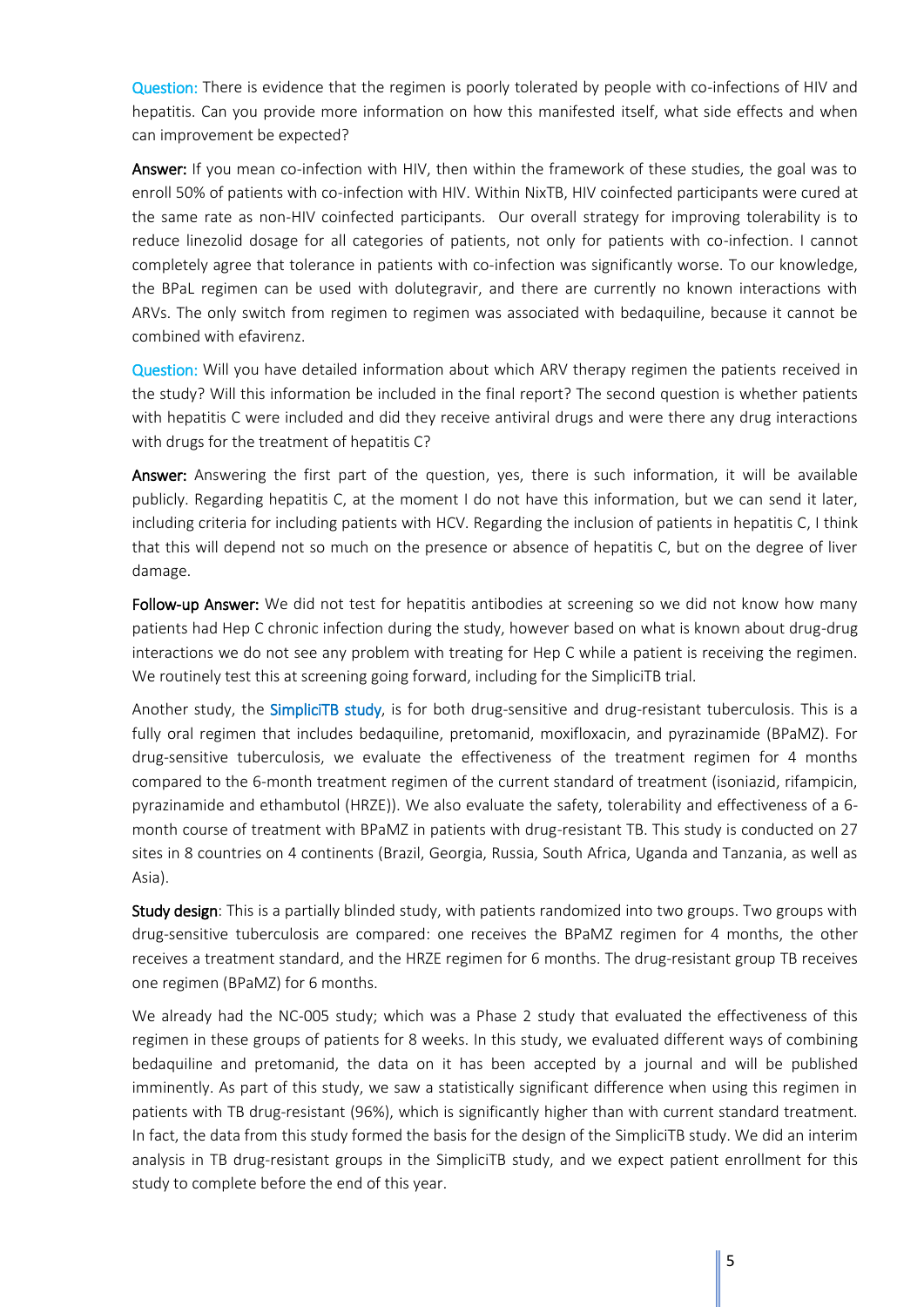#### Drug Access Issues

We work with different stakeholders who are responsible for the policy and inclusion of new drugs in treatment recommendations, both internationally and nationally. We conduct studies that are designed to show the added value of new drugs, as well as their cost-effectiveness. We also work with suppliers, e.g., Mylan, so that the drug is available to patients, and so that there are supplies.

These are the steps that the organization takes to make the drug available to patients:

- Inclusion in WHO treatment protocols.
- Inclusion in national treatment protocols, especially in countries with high burden of disease.
- Mylan is working to ensure that this regimen is included in the GDF directory.
- In countries where this is possible, Mylan is working to register the drug or obtain special permission to import the drug, including using the GDF mechanisms.
- We understand that the drug must be affordable, and in partnership with Mylan, we negotiated with a large number of stakeholders in order to develop the most acceptable price policy.
- Financing issues are crucial for the product to be used and procured.
- We work with a large number of donors to resolve the issue of financing, one way or another. In particular, we work with the Development Agency in South Korea (Korean Development Agency). There is also TB Reach organization. We also communicate with a large number of organizations, including patient organizations.

I would like to separately show the areas of responsibility of TBA and Mylan.

TBA is responsible for generating and submitting clinical and non-clinical data on the drug to WHO and involving such stakeholders as WHO, Stop TB, Global Fund, USAID. TBA is also responsible for advocacy at the country level, including those aimed at those organizations that will be the first to use the drug, and we focus primarily on countries with high TB prevalence. We also collaborated in countries in the region to develop plans for introducing the transition to this drug. We are trying to play the role of an "independent broker", meaning that thanks to our work, a market for TB treatment regimens is formed.

Mylan responsibilities are as follows: the company is responsible for the prequalification by WHO and the submission of registration dossiers, with the exception of the FDA and EMA, for which TB Alliance is responsible. Mylan will work on demand generation and advocacy at the country level, and will be responsible for the drug access program prior to registration. The company is also responsible for all tenders and price negotiations, production and distribution of pretomanid.

The next slide is about updates to WHO recommendations. We expect that the revised protocols will be published in the first quarter of 2020, in February or March. In the near future, we will submit our dossier to the expert group, including an analysis of efficiency in terms of cost and affordability. All clinical data has already been submitted. During the assessment, WHO will look at all the data ever available. We expect the meeting of the expert group on data assessment will take place in November.

Question: The development of the drug was funded by various humanitarian sources, but only one company was issued a production license. Why was the exclusive license issued?

Answer: In most countries, Mylan's license is not exclusive. The license exclusivity applies primarily to the USA and the EU. We also conclude a distribution license that covers most countries. Both Mylan and we believe that access to generics is very important for the accessibility and lower prices. Mylan will be the first supplier, but we expect that there will be 2-3 more suppliers globally, and, possibly, there will be more suppliers at the regional level.